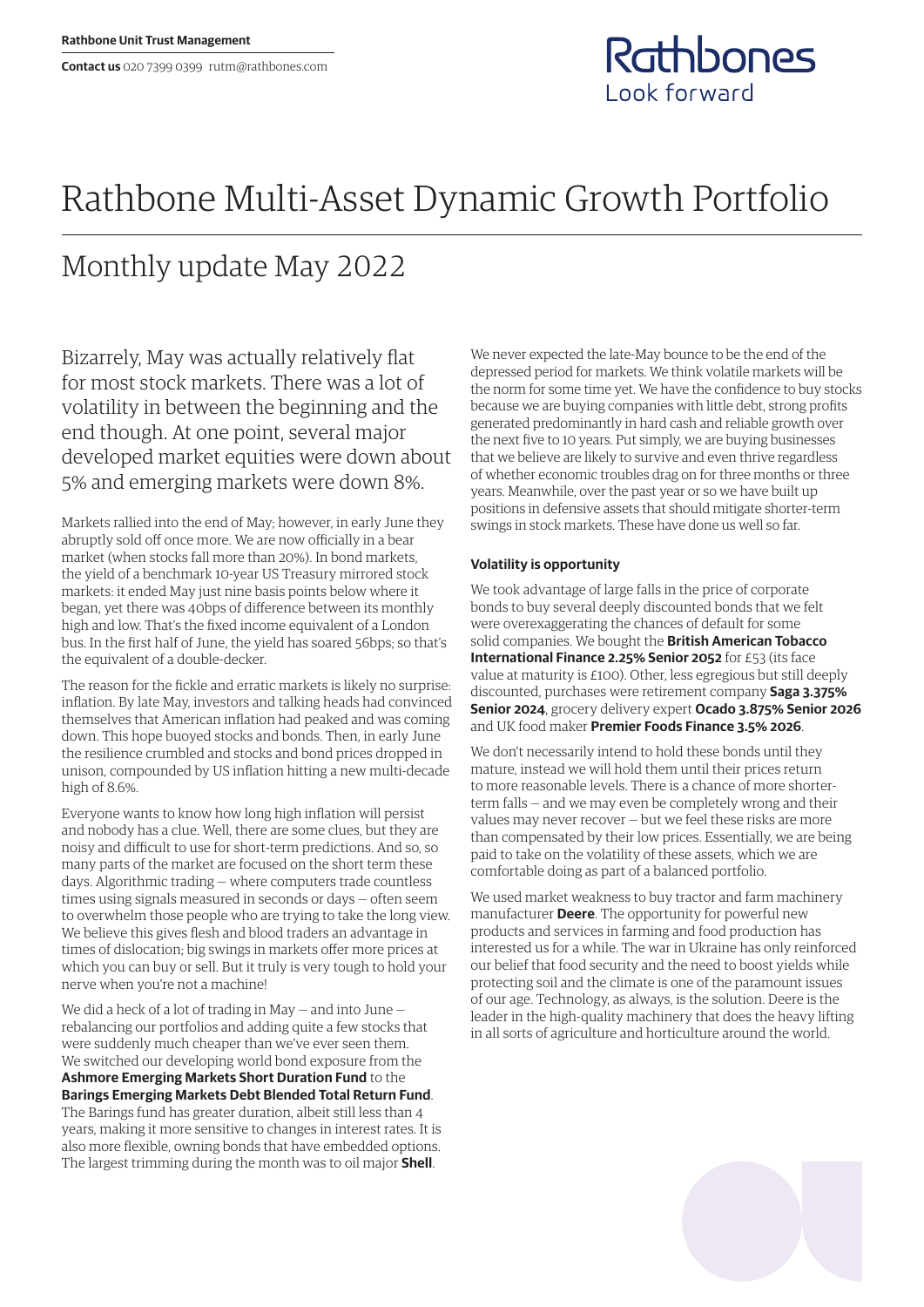We also bought computer graphics processor designer **Nvidia**, which makes some of the best components in the industry, with a particular stranglehold on computer gamers. This business replaces our holding of games developer Activision-Blizzard, which is being bought by **Microsoft**, which we own. Gaming has grown massively in the last couple of decades and we believe this will continue. The stock had fallen more than 35% so far this year, giving us an attractive entry point to what is, in our view, a high-quality and market-leading business.

We sold Danish wind turbine manufacturer **Vestas Wind Systems** because we felt there were better places to invest, given the increased competition in the wind power industry and higher costs of materials, labour and transport.

### **Spreading diversifiers**

We frequently use stock market options and structured products to build protection into our portfolio. Options are tradable contracts with investment banks that give us the right to 'buy' (calls) or 'sell' (puts) a certain value of an index which has the effect of limiting our exposure to market fluctuations. Structured products work in a similar way, except they are more like contracts that pay out gains in set situations and lose money in others.

When stock market volatility is high, the value of these sorts of assets increases, making it more expensive to buy more of them. Because of the recent elevated volatility, we thought a replacement of our recently matured vanilla **S&P 500 Put Option** was too pricey. We still wanted the protection, however, and we felt a 'put spread' was a cost-effective option. Stay with us here, it's not too painful. We have bought a put option that kicks in when markets fall 5% below where we bought it and we have sold a put option that kicks in if markets fall 25%. By selling an option, we get paid a premium which offsets some of the cost of the put option that we bought, but we are effectively insuring someone else's investment in the S&P. This arrangement means that we are protected from another 25% fall in the S&P 500, however we are exposed to any falls beyond that. Given how far markets have already fallen, we felt this was a reasonable risk to take.

Another diversifying trade using options was buying the **Societe Generale Commodity Curve Delta 3 Structured** 

**Product**. Typically, the value of a contract for future delivery of commodities is lower than the spot price because they tend to be bulky and costly to store. In the lingo, this default situation is called 'contango'. However, due to the upheaval in commodity markets and supply shortages lots of buyers are using futures to lock in what they need further down the line, pushing up the price of futures relative to spot prices. This 'backwardation' difference today is higher than at any point since 2007 in all sorts of commodities from metals and energy through to livestock and grains; we believe it will return to its contango equilibrium in time. Our structured product makes money if this occurs.

Meanwhile, it's holiday season so you may have noticed that the pound has been exceptionally weak recently. Against the dollar, sterling has slumped more than 10% year to date. Against the euro it's fallen 3.5%. In recent years the pound has traded as a 'risk-on' currency — some, perhaps unfairly, characterise this as the UK is trading like an emerging market. This means that when investors are confident and willing to invest in riskier assets, the pound's exchange rate rises. Yet, when everyone is scared and markets are falling, the pound falls too. This has myriad effects, but the main ones are that it makes UK-based costs, like labour, cheaper, and overseas costs, like oil, gas and imported food, more expensive. It also means that domestic UK earnings (in sterling) are less attractive and foreign exchange earnings from investments abroad more valuable.

The furore over sky-high energy bills — which are set to soar yet further in the autumn — led UK Chancellor Rishi Sunak to announce a £400 government support payment for every home in the UK. The poorest 8 million households will also get £650 to help with the cost-of-living crisis, split between July and October. The £15 billion programme will be partially paid for by a 25% windfall tax on the profits of UK-based oil and gas companies, which is expected to reap £5bn this year for the Exchequer. The tax will be removed once oil prices return to normal levels or by the end of 2025.

Put bluntly, this is 'helicopter money' — cash thrown out the window into the hands of the people below. That has pros and cons. It's great because, unlike quantitative easing, more cash gets into the hands of the poorest who are most likely to need it and spend it, boosting the economy. The drawback is that it increases the amount of money being spent in a time of supply constraints. You may remember Milton Friedman, who pioneered the big glasses economist style before it was cool, talking about inflation being the effect of too much money chasing too few goods. This UK money-drop policy may exacerbate the UK's inflation problem in the medium term even as it helps out struggling families.



**Will McIntosh-Whyte** Fund Manager



**David Coombs** Head of Multi-Asset Investments